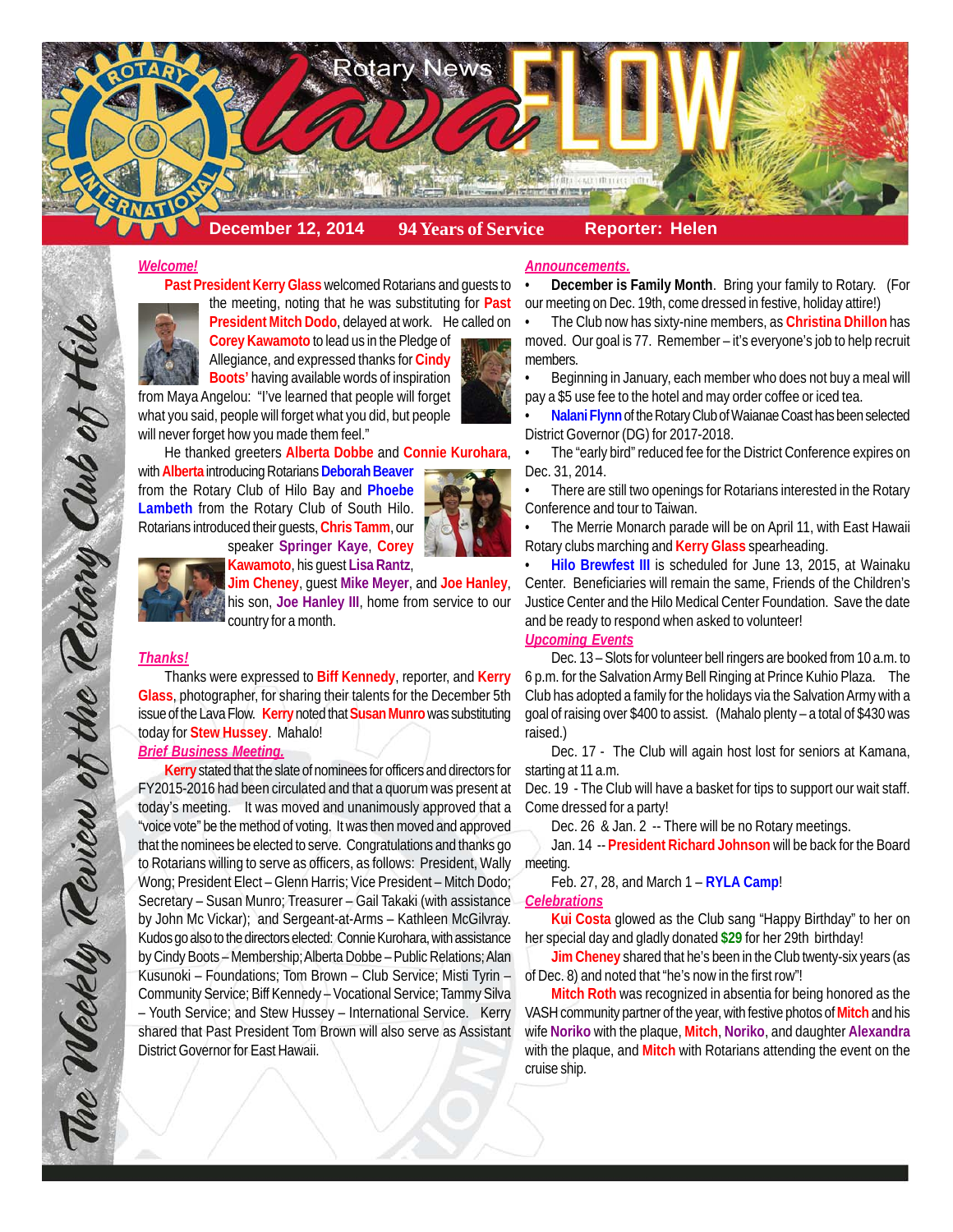# *Birthdays:*

**Kui Costa** December 12 **Eddie Hara** December 24 **Gay Porter** December 31

#### *Club Anniversary:*

**Russ Oda** December 2, 1966 (48) **Jim Cheney** December 8, 1988 (26) **Steve Handy** December 19, 2003 (11)

## *Wedding Anniversary:*

**Russ & Aki Oda** Dec. 14 (62) **Ron & Glynnis Dolan** Dec. 22 (41) **Wally & Malia Wong** Dec. 22 (21) **Robert Fox & Nina Buchanan** Dec. 27 (6)

#### *Announcements:*

**Fri. December 19 - Cindy Boots Holiday Cheer!!**

- **Fri. December 26 No Meeting**
- **Fri. January 2 No Meeting**
- **Fri. January 9 Kaohinani Miyashiro Hope Services Hawaii**
- **Fri. January 16 Club Administrative Day**

|                                      | <b>Richard Johnson</b> |
|--------------------------------------|------------------------|
| President Elect Wally Wong           |                        |
| Immediate Past President Kerry Glass |                        |
|                                      |                        |
|                                      |                        |
|                                      |                        |
|                                      | <b>Cindy Boots</b>     |
|                                      |                        |
| Public Relations  Alberta Dobbe      |                        |
| Rotary Foundations  Alan Kusunoki    |                        |
|                                      |                        |
|                                      |                        |
| Community Service  Misti Tyrin       |                        |
|                                      |                        |
| Vocational Service  Biff Kennedy     |                        |

# *Happy Dollars*

**Chris Tamm** donated **\$10** (to the **Hilo Rotary Club Foundation**) to share that **Barbara** and he would be traveling to Fiji and Vanuatu, with his best wishes for a very Merry Christmas and a Happy and Prosperous New Year to all.

**Susan Munro** paid tribute (**\$2**) to **Treena Breyfogle** for being a "math wizard" and giving her the formula to calculate the dollars still needed for a Rotarian's going to the next **Paul Harris Foundation** level. (Check out the fine, italicized print in your individual summary report for "Your Contributions to The Rotary Foundation.)

**Senator Lorraine Inouye** gave sad-happy dollars (**\$25** to the **HRCF** and **\$25** to the **TRF**) to share that **Mitch Dodo** had been helpful when she called on him for the name of a mortician on Oahu who could help with her grand-nephew **Justin Saragosa's** funeral arrangements. (A "Hilo boy," he was a talented certified crane operator but not on the crane that day, the day of the accident on Oahu.) She noted she would be attending the groundbreaking for the Pharmacy School in Hilo, that hotels would be booked on Hawaii Island in February for the IT convention, that Rotarians were invited to the open house on January 21 for the swearing in of the Opening of the Legislature and swearing in of new legislators, and that she would be serving as Vice Chair of the Higher Education Committee, as well as serve on the Money and Transportation Committees.

#### *The Rotary Foundation (TRF)*

**Alan Kusunoki** shared that contributions to

the Foundation help with projects such as microfinancing, the giving of small loans to people who want to establish a business of their

own. He then recognized **Chuck Porter** to receive his **PH+4** (four sapphires). **Chuck** donated **\$20** to acknowledge the support of his benefactor, **Gay**, and to share news about their recent visit with his son and family in Utah.

#### *Program*

**Kerry** invited **Chris Tamm** to introduce our speaker, **Springer Kaye** (with **Kaye** pronounced like the letter K.) **Springer Kay** is the Manager of the Big Island Invasive Species Committee (BIISC). **Springer** is a graduate of Punahou School, holds a Bachelor's degree from Pomona College and Master of Science degree in Tropical Ecology from UH-Hilo. She lives on her family lychee farm in Honomu and has been working to protect Hawaii's natural resources since 1996. Plus, **Chris** has known her as his employee at Bay Lighting.

**Springer's** PowerPoint presentation started with basic definitions, including the terms alien, introduced, invasive, and native species. (Native species are those brought in by one of the 3 Ws, Wind, Wings, or Waves.) As stated in her introductory notes, "BIISC is one of five islandbased partnerships working to address the most harmful invasive species threats to the state's environment, economy, and way of life. BIISC focuses on early detection of new harmful pests, developing and sharing cost effective methods to control pests, and spurring communities and leaders to take action in proactive and meaningful ways."

The Committee has representatives of key federal, state, and county agencies and organizations dealing with conservation, including USFS, NPS, HDOA, UHH/USDA, and many others. Funding comes from various sources, most from the State via a competitive grant process, so there is always a "tug of war" between the projects desired by the funding source and the Committee's assessment of what should be its highest priority. She noted that limited resources resulted in a cut of the public outreach program last year but that the challenges with albizia due to the recent hurricane/tropical storm created an awareness of the potential threat to humans and native forests. ("Brittle dry dead wood instead of a live branch" causes far fewer problems, and herbicides can be used cost-effectively and quickly on albizia.)

 "Early detection and rapid response" are essential for controlling invasive species. While some 50 potential targets have been identified, resources permit tackling only 6 species on Hawaii Island.

The Committee needs the assistance of the community in various ways, one of which is to give a well-trained team permission to check out invasive species on private property. (There is no liability to the private landowner.) It is also helpful if the public can submit testimony so that there can be effective policies to prevent and treat the spread of invasive species, and submitting testimony via the public access channels is cost-effective. She noted that the Committee can provide assistance and guidance to a team of five (a team captain and four volunteers) who want to work on a project in their own neighborhood.

There is only so much that the Committee can do. It really does take the assistance of the community. For more information, contact the hotline at 808-961- 3298 or check out the website at www.biisc.org.

Questions and answers followed. Miconia is "too

far gone" on Hawaii Island, covering acres of land, with the same story for coquis. Do coquis lower the mosquito count? There's no evidence to support that. Are coquis edible? Maybe! *In Closing.*



**Past President Kerry** reminded us to be "holly jolly" for our meeting next week and called on **Past President Chuck Porter** to lead us in the **4-way test** of the things we think, say or do.